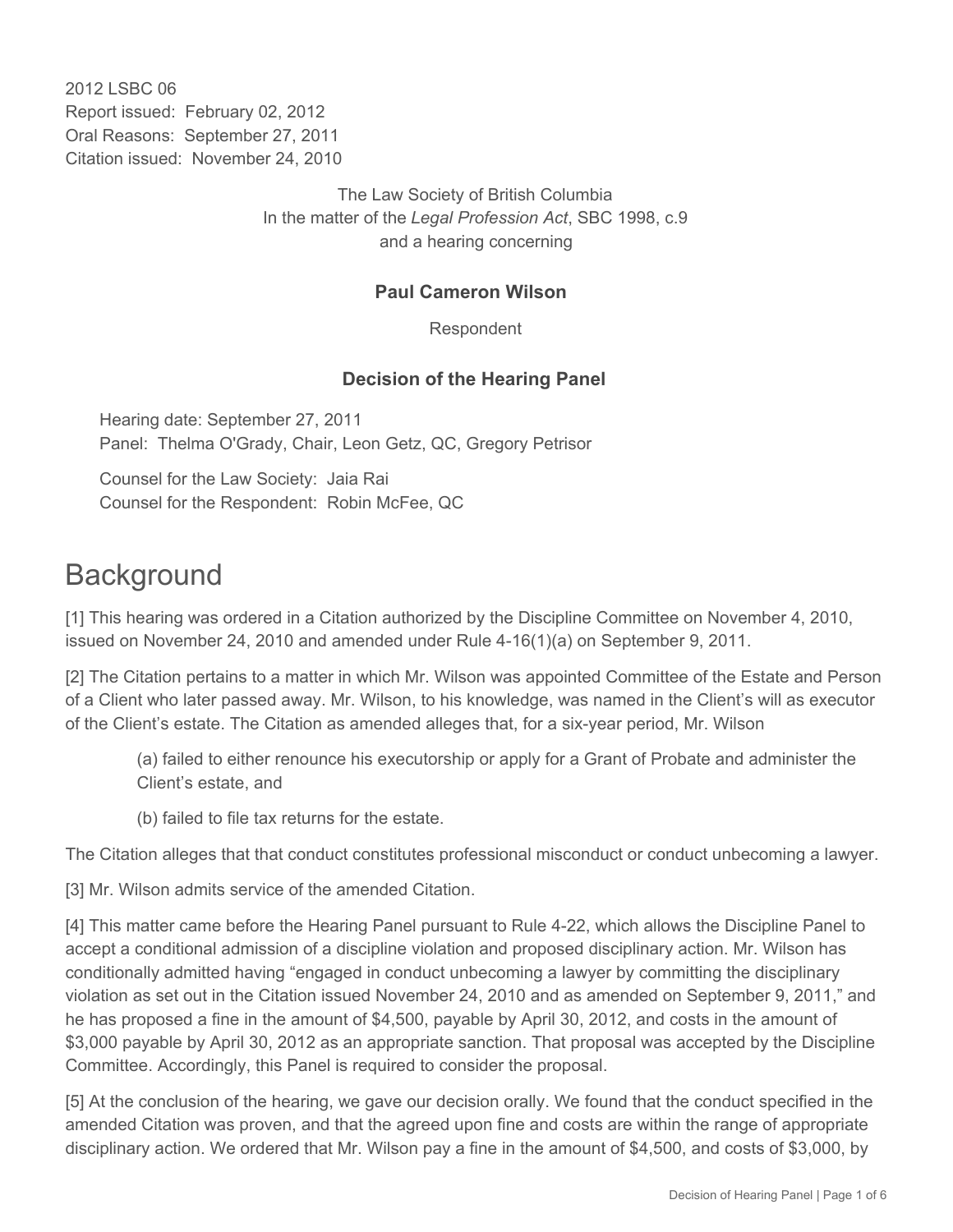# **Facts**

[6] The Law Society and Mr. Wilson, through counsel, filed an Agreed Statement of Facts. That Agreed Statement of Facts sets out the following:

1. Mr. Wilson was called to the Bar of the Province of British Columbia on July 12, 1983. He has, for almost all of the time period from the date of his call to the date of the hearing, practised with the firm of Fasken Martineau Dumoulin LLP. Mr. Wilson practises as a solicitor in the field of environmental and energy law. He does not practise in the area of wills and estates.

2. The complainant was a friend of the client. The complainant contacted Mr. Wilson on a weekend, asking him to meet with the client on short notice, prior to the client undergoing surgery, to take instructions for a Will. Mr. Wilson met the client that day and obtained those instructions.

3. Another lawyer in Mr. Wilson's firm prepared the Will, and the client executed the Will prior to being admitted into surgery. The Will appointed Mr. Wilson as executor and trustee, and appointed the lawyer who prepared the Will as alternate executor.

4. Following the client's surgery, Mr. Wilson provided non-legal services to the client, including assisting her with errands, arranging for transportation to and from medical appointments, and arranging for delivery of groceries. A medical assessment concluded that the client was not capable of living independently or handling her own affairs. Unless someone was willing to take on the management of the client's affairs, including arranging for 24 hour home care, the client was to remain hospitalized indefinitely and would eventually be transferred to a long-term care facility. Mr. Wilson determined that the client had the financial means to pay for the home care, and he filed a petition in the Supreme Court of British Columbia, seeking, among other things, an order appointing him as Committee of the person and affairs of the client with bond. As a result of that application, Mr. Wilson was appointed Committee of the person and estate of the client.

5. After his appointment as Committee, including the issuance of a bond, Mr. Wilson arranged for the client's return home and engaged the services of a 24 hour home care agency. He arranged for payment of the client's bills and expenses and the purchase of household items. He arranged for continuation of and payment for services including meals, personal grooming, gardening, and landscaping and handyman services on behalf of the client.

6. The client passed away on October 8, 2003.

7. Mr. Wilson knew that, as the executor named in the Will, it was his responsibility to make application to the Court for grant of probate or renounce his executorship if he was unable or unwilling to assume the role of executor.

8. Through to October 2009, Mr. Wilson did not make an application for the grant of probate, nor did he renounce his executorship. As a result, the client's estate was not probated. Mr. Wilson continued arranging for payments to be made to service providers, including upkeep and securing of the client's home and property.

9. Mr. Wilson did not file the client's final income tax return or any tax returns for the client's estate, even though he knew the estate was earning income. Mr. Wilson says that he believed that, after the client's passing, income tax returns could only be filed by the duly appointed executor.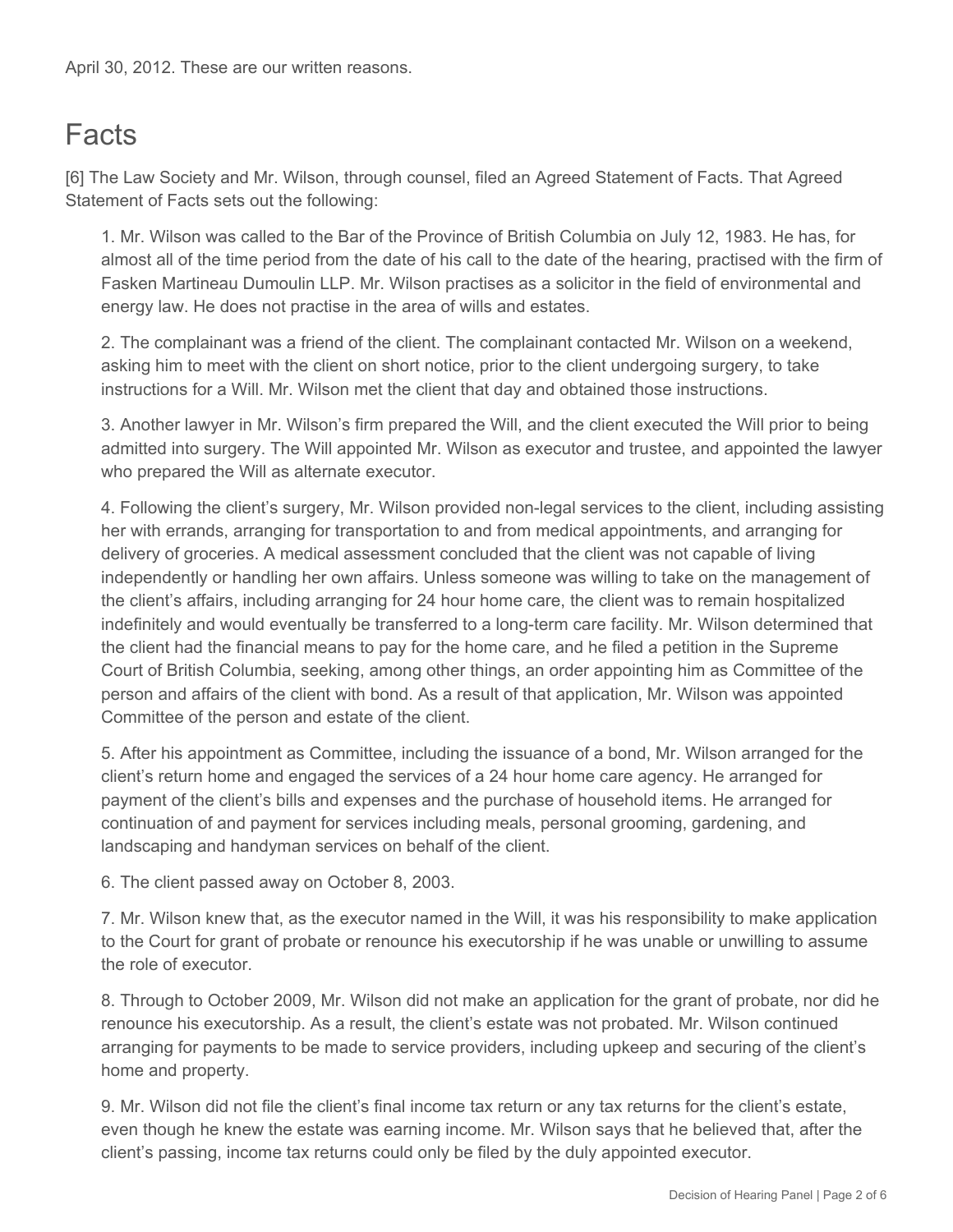10. In 2003, and later in 2008 and 2009, Mr. Wilson made some attempts to determine the requirements for and collect the necessary information to make the application for grant of probate, but he did not follow through with those attempts. Mr. Wilson did not take any effective steps to advance the matter until after November 2009 when he retained a lawyer practising in the area of wills and estates with another firm to take conduct of the matter.

11. Mr. Wilson notified the complainant, who lived in Victoria, of the client's death. They agreed to meet at the client's home together to deal with the client's personal effects. The complainant says she was waiting for Mr. Wilson to contact her to arrange a date, and Mr. Wilson says that he and the complainant agreed that the meeting would take place when the complainant next went to Vancouver. In any event, the joint attendance at the client's home did not take place.

12. The complainant and Mr. Wilson had the following communications regarding the status of the application for the grant of probate:

(a) In the summer of 2007, the complainant contacted Mr. Wilson by telephone, and he advised her that he hoped to complete the probate of the Will after he returned from his vacation in July.

(b) On March 9, 2008, the complainant sent Mr. Wilson two emails inquiring whether the probate had been completed and, in the event it had not, whether the matter could be handed over to another lawyer. The complainant did not receive a reply from Mr. Wilson.

(c) The complainant telephoned Mr. Wilson in October 2008, at which time Mr. Wilson agreed to meet with her at his office on October 28, 2008.

(d) The complainant and Mr. Wilson met at his office on October 28, 2008. Mr. Wilson acknowledged that he had not yet applied for the grant of probate and apologized. The complainant and Mr. Wilson had both observed the client's home, and saw that it had been broken into. At the October 28, 2008 meeting, they discussed the condition of the residence, and agreed that it was not worthwhile to expend money to repair the residence.

(e) On November 7, 2008, the complainant emailed Mr. Wilson to further express her concerns regarding his failure to dispose of the client's estate and the deplorable condition of the client's residence.

(f) Mr. Wilson replied by email on November 12, 2008 apologizing for his failure to deal with the matter. He advised he had spent the last weekend pulling the information together to make the application.

(g) The complainant emailed Mr. Wilson on November 14, 2008 requesting a progress update by the end of the month and requesting to meet in December. Mr. Wilson did not reply to the email.

(h) The complainant emailed Mr. Wilson on December 8, 2008 again requesting a progress update. Mr. Wilson did not reply to that email.

13. The complainant was a beneficiary under the Will, but Mr. Wilson did not advise the complainant of that fact during any of their communications from 2003 to 2008.

14. On approximately December 15, 2008, the complainant made a complaint to the Law Society alleging delay and inactivity by Mr. Wilson concerning the application for the grant of probate and failure to respond to her inquiries.

15. Mr. Wilson admitted early in the investigation that the complaint was valid and that he had not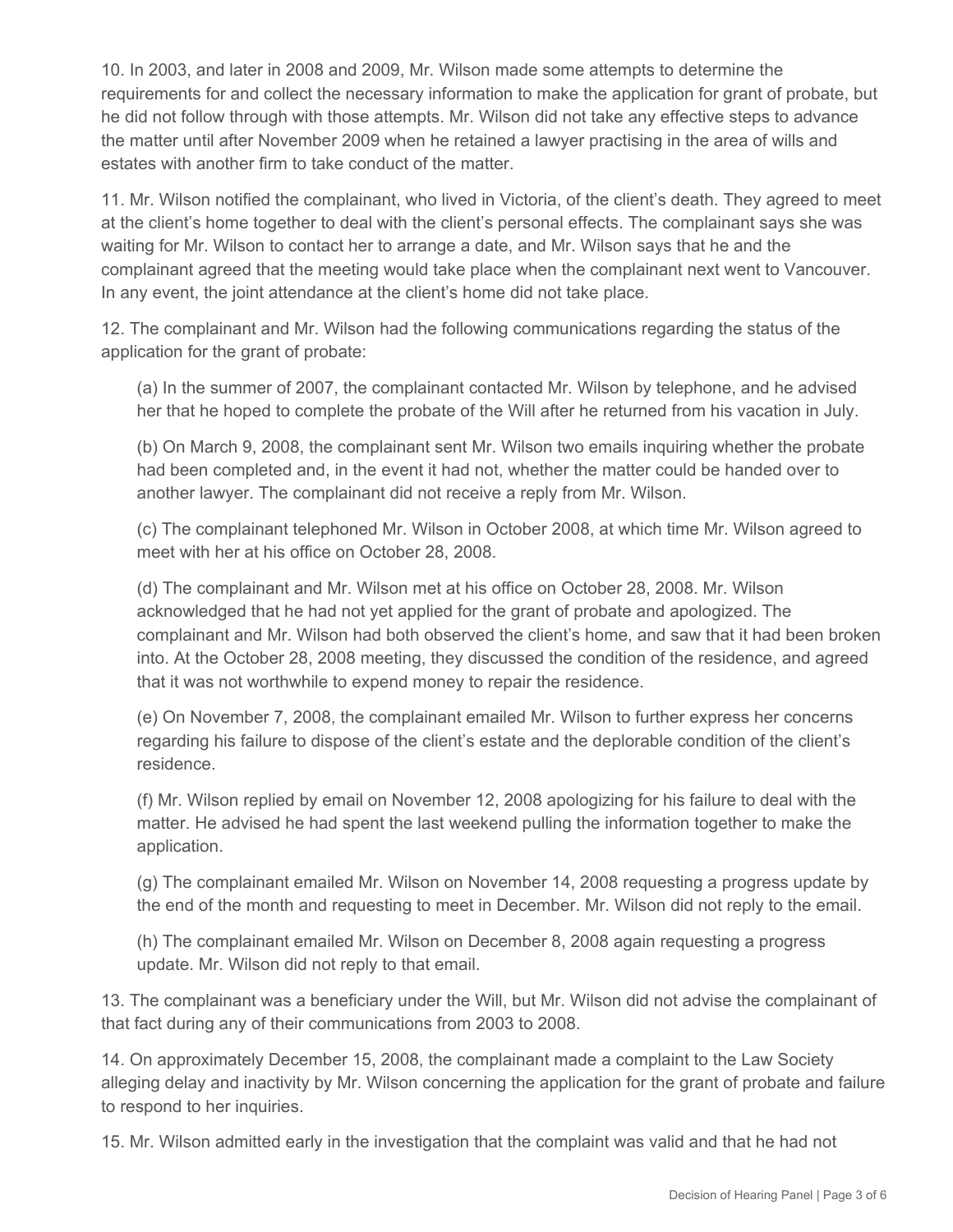obtained probate of the Will. Mr. Wilson advised the lawyer investigating the complaint that he had engaged members of his firm to make the application for a grant of probate. Subsequently, those members of his firm determined they should not make the application because of a potential conflict of interest, and Mr. Wilson retained a solicitor practising at another firm to assume conduct of the file.

16. Although Mr. Wilson met with a chartered accountant on August 28, 2009, he did not forward documents needed to prepare the final tax return of the client and tax returns for the estate until March 9, 2010. On the advice of the lawyer he had retained to take conduct of the matter, Mr. Wilson renounced his executorship and signed a form of renunciation on March 11, 2010. Mr. Wilson continued working with the chartered accountant he had retained to finalize the outstanding tax returns, and those were filed on March 31, 2010 for the years 2005 through 2009.

17. On June 21, 2010, the Court granted the Letters of Administration with Will Annexed appointing a trust company as Administrator with Will Annexed of the client's estate, and accordingly, as of that date Mr. Wilson's powers and obligations as Committee ceased. The preparation and filing of the estate's tax returns thus became the responsibility of the trust company.

18. Despite Mr. Wilson's dilatory conduct and the long delay in applying for probate, the value of the client's estate's primary assets increased in value after the client's death, but it is unknown to what extent that increase in value is offset by any loss occasioned by the delay, including tax consequences from the failure to file the income tax returns.

#### **DISCUSSION**

[7] Counsel for the Law Society referred to Law Society of *BC v. Ogilvie*, [1999] LSBC 17, which sets out the following factors which should be considered by the Panel:

- (a) the nature and gravity of the conduct proven;
- (b) the age and experience of the Respondent;
- (c) the previous character of the Respondent, including details of prior discipline;
- (d) the impact upon the victim;
- (e) the advantage gained, or to be gained, by the Respondent;
- (f) the number of times the offending conduct occurred;

(g) whether the Respondent has acknowledged the misconduct and taken steps to disclose and redress the wrong and the presence or absence of other mitigating circumstances;

- (h) the possibility of remediating or rehabilitating the Respondent;
- (i) the impact of the Respondent of criminal or other sanctions or penalties;
- (j) the impact of the proposed penalty on the Respondent;
- (k) the need for specific and general deterrence;
- (l) the need to ensure the public's confidence in the integrity of the profession; and
- (m) the range of penalties imposed in similar cases.

[8] Ms. Rai submitted that analysis is appropriate even though this is a case where the Hearing Panel is urged to find conduct unbecoming rather than professional misconduct.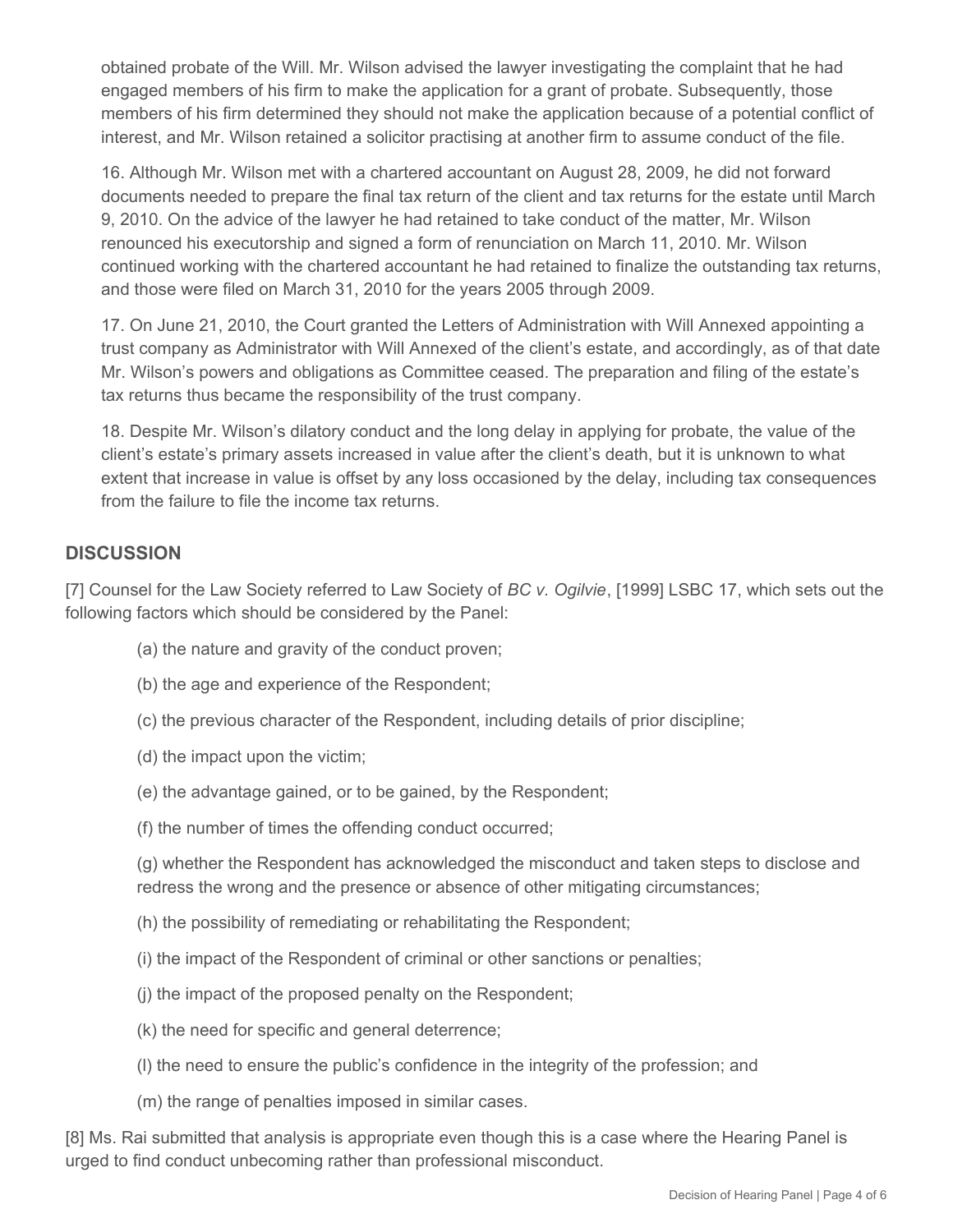[9] Ms. Rai cited, as mitigating factors, Mr. Wilson's lack of a discipline record, the fact that Mr. Wilson received no personal benefit, and that he had no dishonest intent and was not guilty of deceit. She submitted that, without dishonest intent or deceit, a suspension is not appropriate.

[10] Ms. Rai cited, as an aggravating factor, the fact that Mr. Wilson had resources available in his firm to assist him.

[11] Mr. McFee, for Mr. Wilson, characterized Mr. Wilson as a well-meaning person, whose generosity led to the chain of events that are the subject of this hearing. Mr. McFee submitted that the expectation of all involved is that there will be no adverse economic consequences to the beneficiaries or the estate as a result of Mr. Wilson's actions, but that is fortuitous rather than by design. Mr. Wilson, through Mr. McFee, advised the Panel that he is remorseful.

[12] Mr. McFee also cited the Ogilvie (supra) decision and the factors enumerated in that decision as providing useful guidance for the Panel, despite the fact that the Ogilvie decision deals with a case of professional misconduct rather than conduct unbecoming. Mr. McFee submitted that the mandate of the Law Society includes as its primary purpose the protection of the public, and further that a finding of conduct unbecoming and the proposed sanction will serve that purpose. Mr. McFee submitted there will be no repeat of the conduct that led to the citation against Mr. Wilson.

## **Determination**

[13] We thank counsel for their preparation of the Agreed Statement of Facts, and their able and helpful submissions.

[14] As previously stated, we find the allegations contained in the amended Citation have been proven.

## Disciplinary Action

[15] Counsel cited a number of decisions in support of their joint submission, including *Law Society of BC v. McLellan*, 2011 LSBC 23 (\$5,000 fine and \$3,000 costs), *Law Society of BC v. Epstein*, 2011 LSBC 12 (\$4,500 fine and \$2,000 costs), *Law Society of BC v. Ranspot*, 2007 LSBC 32 and 2007 LSBC 56 (\$5,000 fine and \$8,300 costs), *Law Society of BC v. Campbell*, [1997] LSDD No. 58 (\$3,000 fine and \$1,000 costs, and a practice review at the lawyer's own expense), and *Law Society of BC v. Wynne*, [1995] LSDD No. 269 (\$3,500 fine and \$1,640 costs).

[16] Applying the relevant factors set out in the Ogilvie decision, based on the evidence and the submissions of counsel:

(a) the conduct to be sanctioned is delay, not any sort of deceit;

(b) Mr. Wilson, although a senior member of the bar, is not experienced in the administration of estates;

(c) Mr. Wilson does not have a prior discipline history;

(d) the impact upon the client's estate is not fully known, but the available information suggests the impact is not serious;

(e) there was no advantage to be gained by Mr. Wilson;